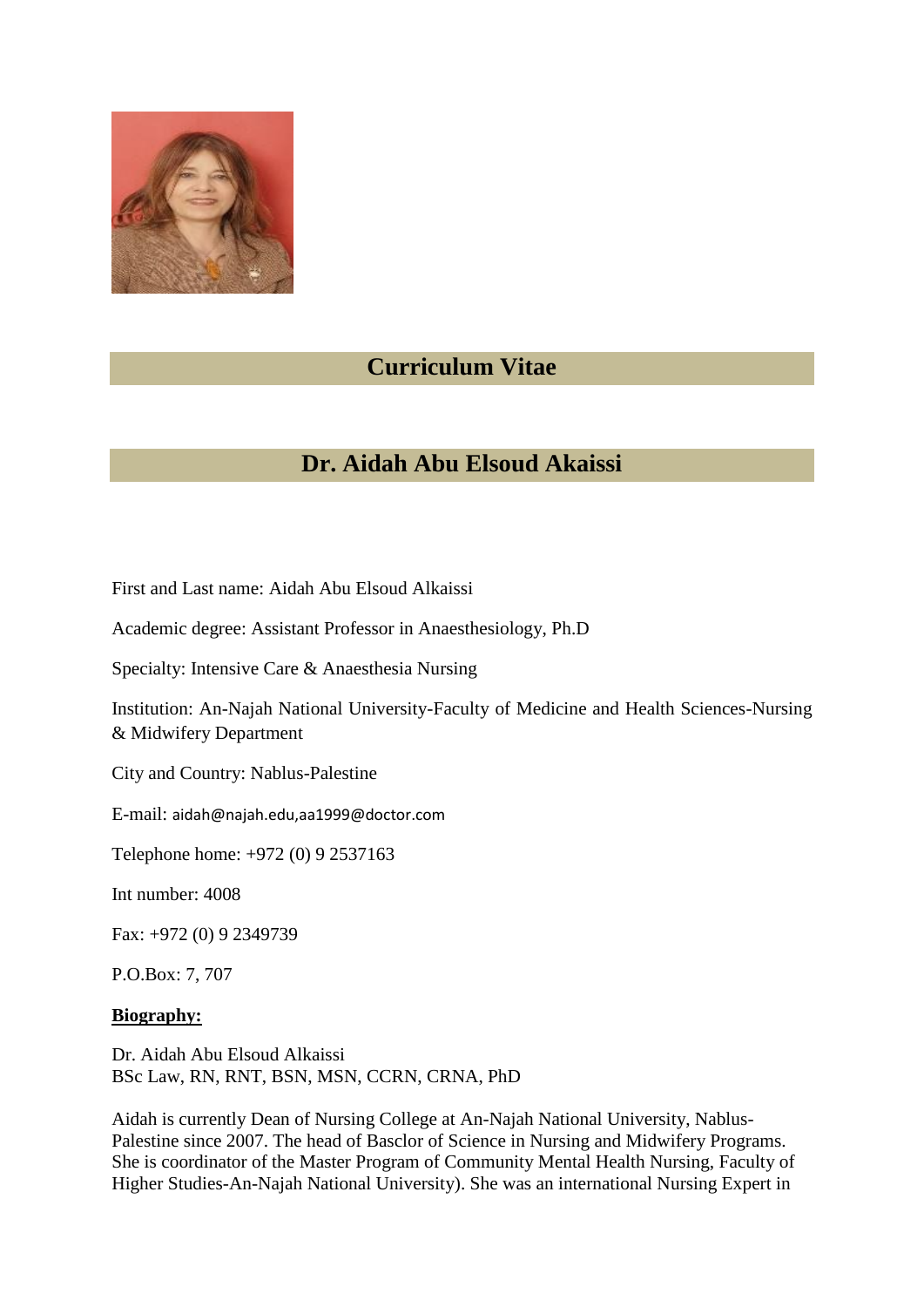the United Nation Development Program (UNDP) 2005-2007.

Dr Aidah was graduated at BSN, MSN, Doctor of Nursing in anesthesiology from Linköping University - Sweden. Teaching in Higher Education speciality from Hadassa University & Linköping University. Aidah has also Bachelor of Law, Arabic University of Beirut, Lebanon.

She has worked as an intensive care nurse and nurse anesthetist. She worked as nursing teachers in United Arab Emirates (Abu Dhabi Nursing School), Ibn Sina Nursing School (Palestine), An-Najah National University Palestine and Linköping University - Sweden). She worked as anesthetist nurse in Norkoping University Hospital and Critical Care Nurse in University Hospital of Linkoping, Sweden. She worked also as intensive care nurse in University Hospital (Tromsø), the National University Hospital, Oslo, Aker Hospital,Oslo, Buskerud Hospital, Drammen and kungsvängar hospital-Norway

Her Medical dissertation title: Postoperative symptoms after Gynaecological Surgery how they are affected by Prophylactic antiemetics and sensory stimulation (P6-Acupressure). Linköping University, Sweden.

She serves University committees related to Institution Review Board (IRB), Research Committee and a Member of editorial board of An-Najah University Journal of Medical and Health Sciences. Reviewer in the Journal of Clinical Anaesthesia, Some of her professional experience were accreditation of the programs of nursing ach midwifery in both undergraduate and postgraduate levels in Palestine. She also serves Ministry of Health and the World of Health Organization (WHO) by sharing in preparing a curriculum for non-Communicable Diseases.

She is very active in teaching and Learning. She is driving a Project of Problem-based Learning in Nursing School at the University of An-Najah. She works extensively with Intended Learning Outcomes (ILOs) and Constructive alignment. She has Swedish, Norwegian, English and Palestinian Nursing License Registration. She is a member in Swedish, English and Norwegian Nursing and Midwifery Council and some other associations.

She published in well recognized journals. She has presentation and abstract published in many conferences in Sweden, Finland, Denmark, Toronto, Chicago, Boston, North Carolina, and more.

She is a research supervisor for PhD, master and bacaloureate students in Linköping University, An-Najah National University & Cairo University.

#### **Teaching courses taught**

#### **Postgraduates**

- Research Methodology
- Health Promotion

### **Undergraduates**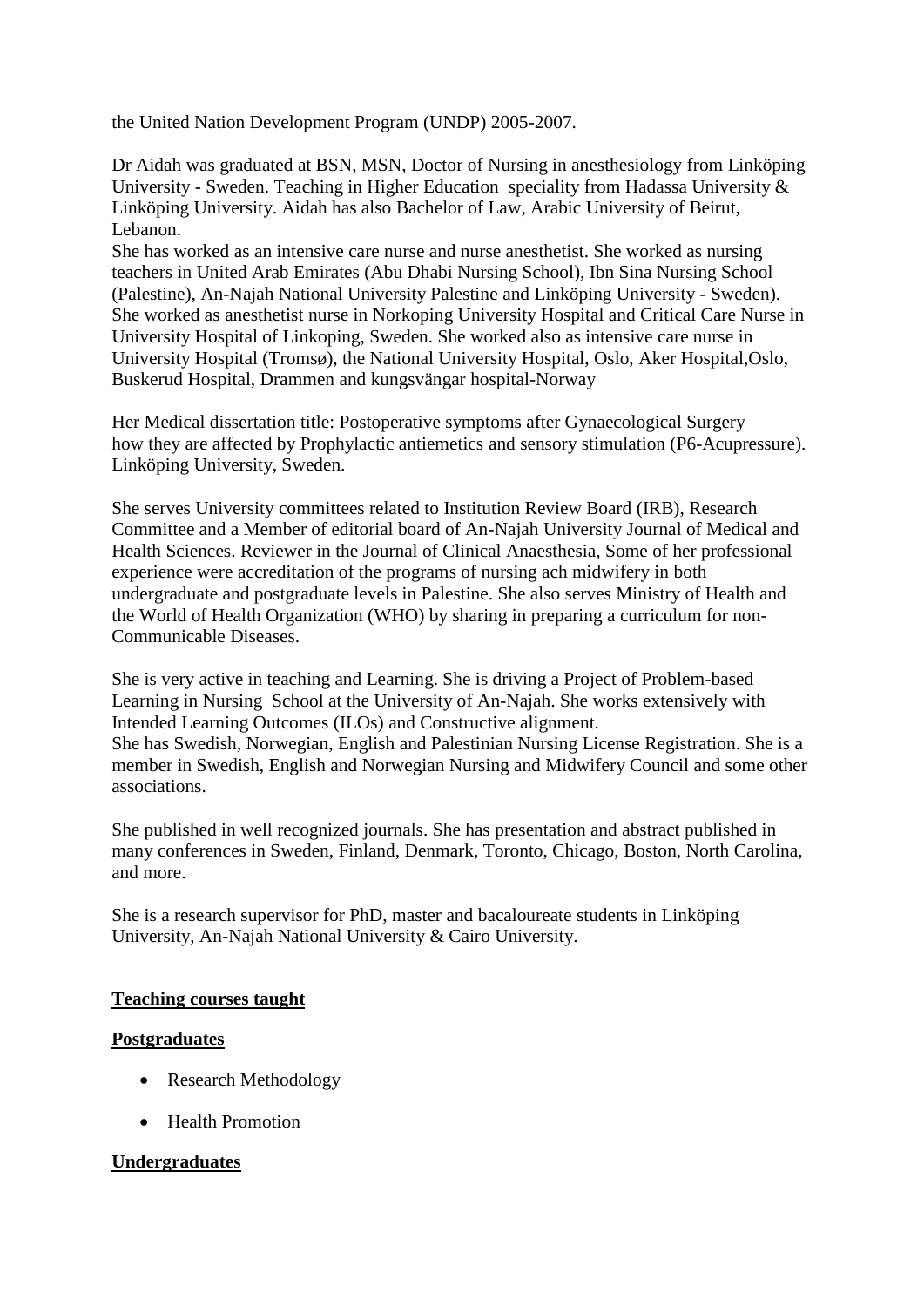- Medical & Surgical Nursing
- Paediatric Nursing
- Critical Care Nursing
- Fundamentals of Nursing
- Pathophysiology
- Introduction to Nursing
- Medical Terminology
- Nursing Research
- Graduation Project

## **Research Interests:**

- Quantitative research: Postoperative symptoms in general and postoperative nausea, vomiting and pain in particular
- Qualitative research: phenomenology, Phenomenologic hermeneutic & Phenomenography
- Preventing Morbidity and Mortality in Premature Infants. The Impact of Nutritional Requirements and Selective Surfactant Treatment on their Development.
- Health Promotion of Diabetic Patients to Decrease Disabilities.
- The diagnosis of Acute Appendicitis: Clinical Assessment Evaluation by Using Alvarado's Predictive Model- MANTRELS Criteria
- Chemotherapy-induced nausea and vomiting
- Professional perception of diaries written for intensive care patients,
- The experience of the primary care giver of the Attention Deficit / Hyperactivity Disorder child
- Women attempt suicid**e**
- Autism
- Problem based learning
- Delirium in the intensive care
- Eye care of the intensive care patients
- Ventilator associated pneumonia
- Medical error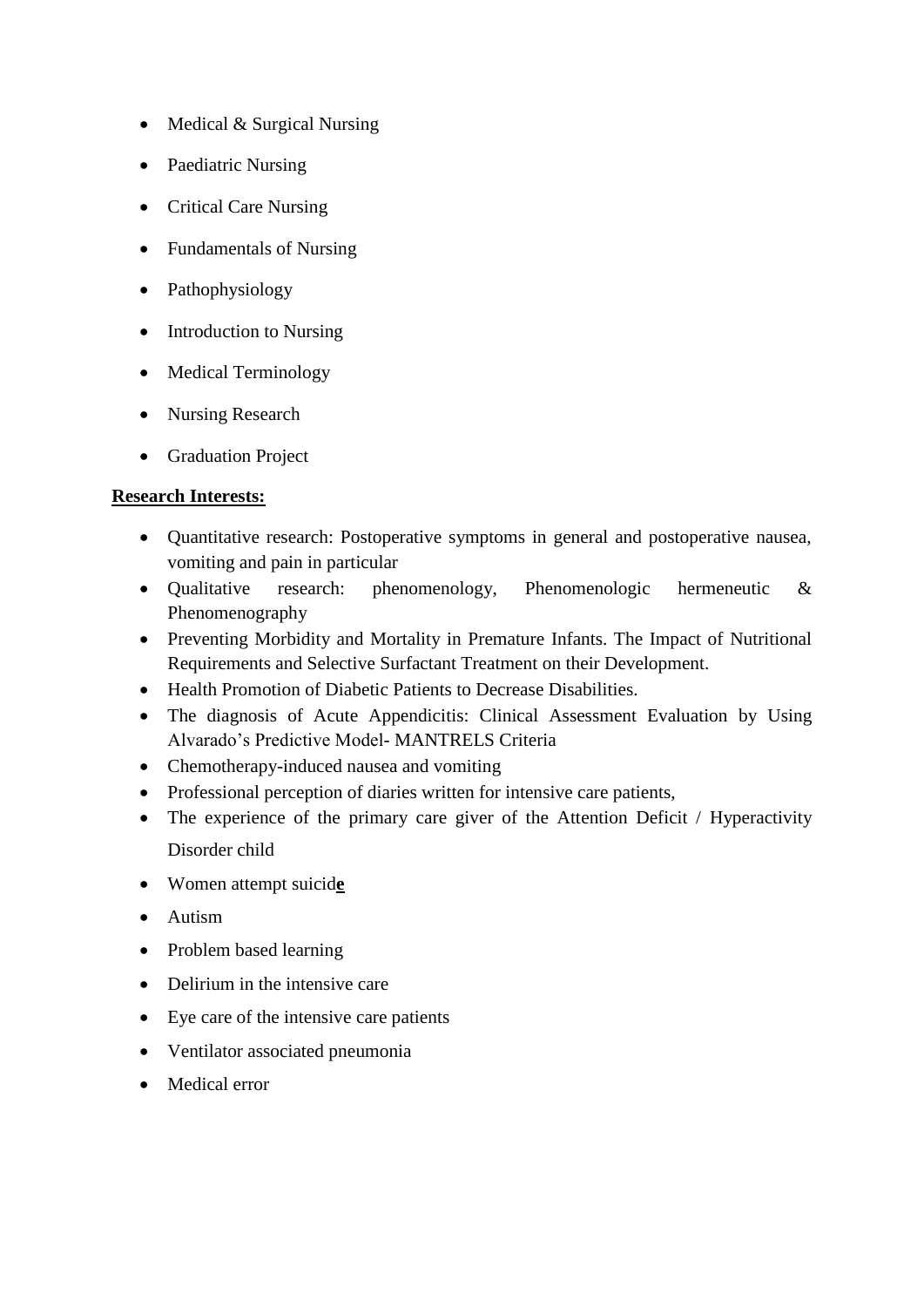#### **Publications :**

I. **Alkaissi A**, Stålnert M, Kalman S

Effect and placebo effect of acupressure (P6) on nausea and vomiting after outpatient-gynaecological surgery. Acta Anaesthesiol Scand 1999; 43: 270- 274.

II. **Alkaissi A**, Evertsson K, Johnsson V, Oftenbartl L, Kalman S

P6 acupressure may relieve nausea and vomiting after gynaecological surgery: an effectiveness study in 410 women.Can J Anesth 2002; 49(10): 1034-1039

III. **Alkaissi A**, Gunnarsson H, Evertsson K, Johnsson V, Oftenbartl L, Kalman S

Postoperative symptoms after gynaecological surgery are not reduced by prophylactic antiemetics in patients with high risk for postoperative nausea and vomiting. Acta Anaesthesiol Scand. 2004 Jul; 48(6): 761-71.

IV. **Alkaissi A**, Ledin T, Ödkvist L, Kalman S

P6 acupressure increases tolerance to nausogenic motion stimulation in women with high risk for postoperative nausea and vomiting (PONV). Can J Anaesth 2005 Aug-Sep; 52(7): 703-9.

- V. **Alkaissi A**, Medical dissertation No. 851: Postoperative Symptoms After Gynaecological Surgery. How They Are Influenced by Prophylactic Antiemetics and Sensory Stimulation (P6-Acupressure). Unitryck Linköping, Sweden 2004 ISBN 91-7373-822-0, ISSN 0345-0082.
- VI. **Alkaissi A** PhD, Sawalha A PhD, Sweileh W PhD, Sadaqah W MD, Saleh Kh MD, Barakat A PhD. Efficacy and Safety of Repeated Administration of acetaminophen (Paracetamol) and/or Tramadol in the Prevention of Postoperative Pain in Patients Undergoing Orthopaedic Surgery. Manuscript. 2008
- VII. **Alkaissi A** PhD, Sawalha A PhD, Sweileh W PhD, Sadaqah W MD. Does acupressure have a prophylactic effect on the postoperative symptoms in female patients undergoing abdominal surgery" , 2008
- VIII. Nassar Z, **Alkaissi A**. Acupressure for chemotherapy-induced nausea and vomiting in breast cancer patients: a randomised, placebo-controlled clinical trial. An-Najah National University, 2008.
- IX. Ishtieh L, **Alkaissi A.** The experience of the primary care giver of the Attention Deficit / Hyperactivity Disorder child (the parents and the teachers), and their management ways for the behaviors of the child. An-Najah National University, 2012.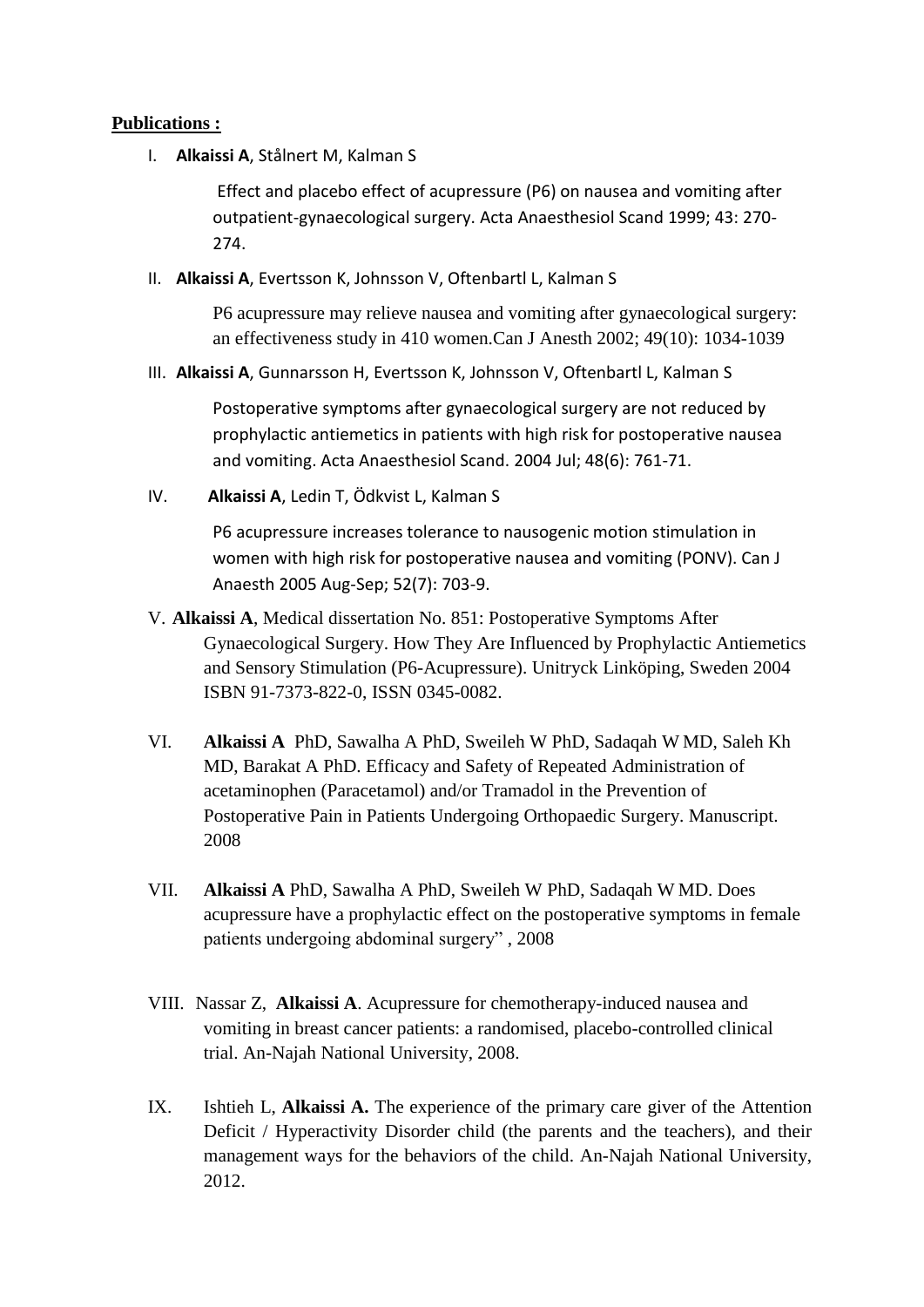X.Hedby S, Olovsson C, **Alkaissi A.** Professional perception of diaries written for intensive care patients, Aphenomenographic study. Linköping University, Department of Medicine and Care, Faculty of Health Sciences, Linköping-Sweden. 2009

## **Abstract Publication:**

- **1. Alkaissi,** Effect and placebo effect of acupressure (P6) on nausea and vomiting after outpatient gynaecological surgery, SFAI`s, Swedish Anaesthesia and Intensive Care congress May 1998- Malmö, Sweden
- 2. **Alkaissi A**, Disturbing postoperative symptoms are not reduced by prophylactic antiemetric treatment in patients at high risk for post-operative nausea and vomiting. Anaesthesia and intensive care congress, Helsinki, Finland 2003
- 3. **Alkaissi A**, High incidence, intensity and diversity of symptoms after gynaecological surgery. We still fail to take care of our patients. Anaesthesia and intensive care congress, Helsinki, Finland 2003.
- 4. **Alkaissi A**, The effects of P6 acupressure in the prophylaxis of chemotherapy induced nausea and emesis in breast cancer patients. Accepted as poster in **Society for** Acupuncture Research 2010 International Conference. Translational Research in Acupuncture: Bridging Science, Practice & Community, March 19-21, 2010 Chapel Hill, North Carolina, USA.
- 5. **Alkaissi A**, Evidence-based reference tool for the management of adults and children undergoing surgery and are at increased risk for PONV . 2010- Maj, IVAN-Congress, University Hospital of Linköping- Sweden.
- 6. **Alkaissi A**. "P-6 acupressure effects on the postoperative nausea and vomiting, Day care surgery congress ,Örebro, Sweden.
- 7.
- 8. **Alkaissi A**. Nurse's experiences for the most common medical errors in the intensive care unit & coronary care unit. A hermentic phenomenological, An-Najah National University- College of High Education.2010